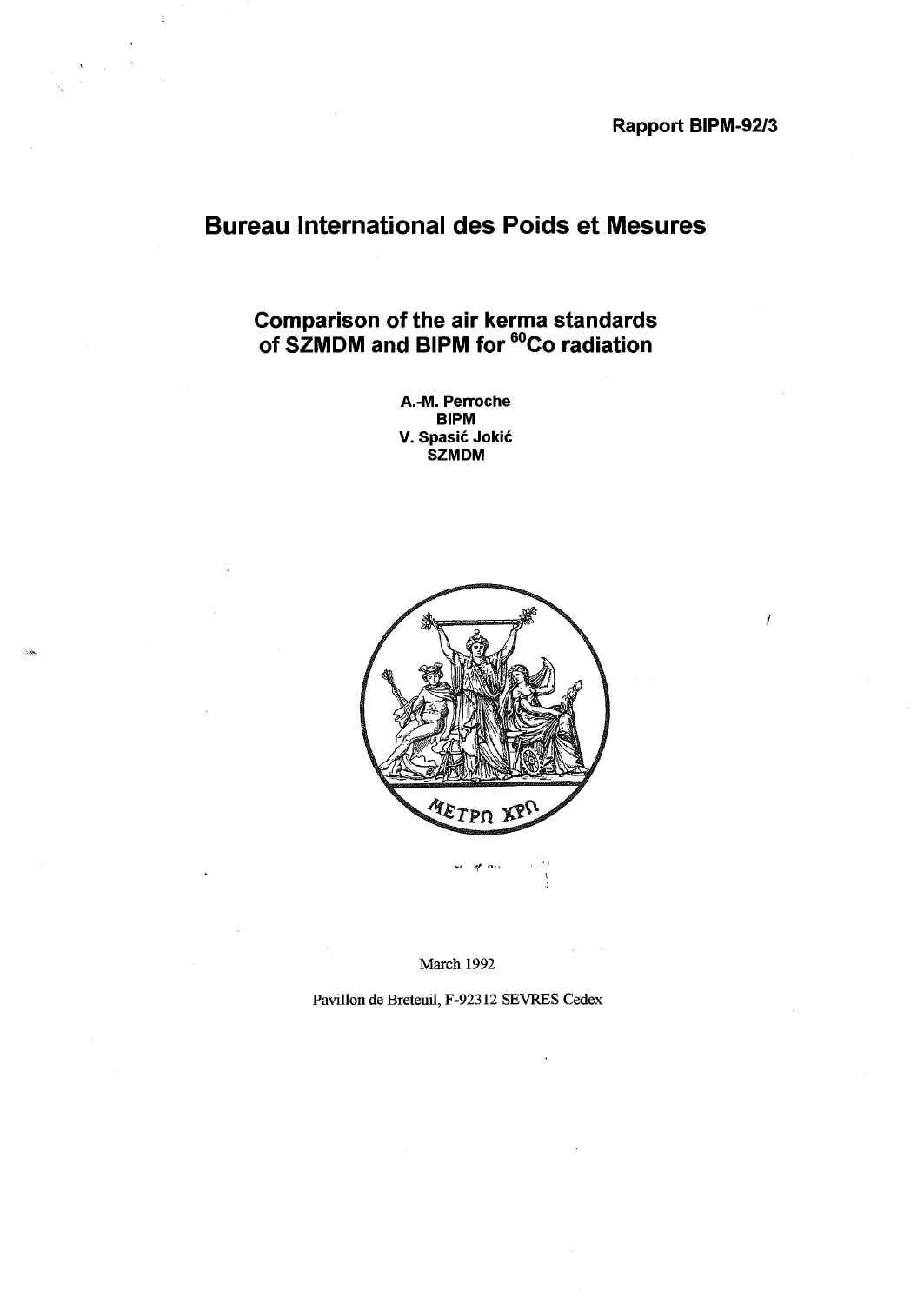## Comparison of the air kerma standards of SZMDM and BIPM for <sup>60</sup>Co radiation

by A.-M. Perroche\* Bureau International des Poids et Mesures, F-92312 Sevres Cedex

and V. Spasić Jokić Savezni Zavod za Mere I Dragocene Metale, YU-llOOO Beograd

#### Abstract

The comparison performed between the air kerma standards of the Savezni Zavod za Mere I Dragocene Metale and of the Bureau International des Poids et Mesures for <sup>60</sup>Co gamma radiation is reported. The results obtained with the two standards are in good agreement.

#### 1. Introduction

A comparison between the air kerma standards of the Savezni Zavod za Mere I Dragocene Metale (SZMDM), Beograd, Yugoslavia, and of the Bureau International des Poids et Mesures (BIPM) has been performed in the  $^{60}$ Co gamma radiation. The SZMDM standard of air kerma is a graphite cavity chamber constructed in the Dosimetry section of the Orszagos Meresugyi Hivatal (OMH), Budapest, Hungaria (type ND *10051* A, serial number 8013). Its main characteristics are given in Table 1. Its volume had been determined at the OMH by an ionometric comparison against the OMH standard. The comparison took place at the BIPM in December 1991.

### 2. Conditions of measurement

The comparison has been performed at the BIPM in the conditions of measurement given in Table 6 of ref.  $[1]$ .

The air kerma rate is determined for one standard by

$$
\dot{\mathbf{K}} = \frac{\mathbf{I}}{\mathbf{m}} \frac{\mathbf{W}}{\mathbf{e}} \frac{1}{1 - \overline{\mathbf{g}}} \left( \frac{\mu_{\text{en}}}{\rho} \right)_{\mathbf{a}, \mathbf{c}} \mathbf{s}_{\text{c}, \mathbf{a}} \Pi \mathbf{k}_{\mathbf{i}} \,, \tag{1}
$$

where

*Urn* is the mass ionization current measured by the standard,

- W is the average energy spent by an electron of charge e to produce an ion pair in dry air,
- $\overline{g}$  is the fraction of energy lost by bremsstrahlung,

<sup>•</sup> Service Central de Protection contre les Rayonnements Ionisants, F-78110 Le Vesinet.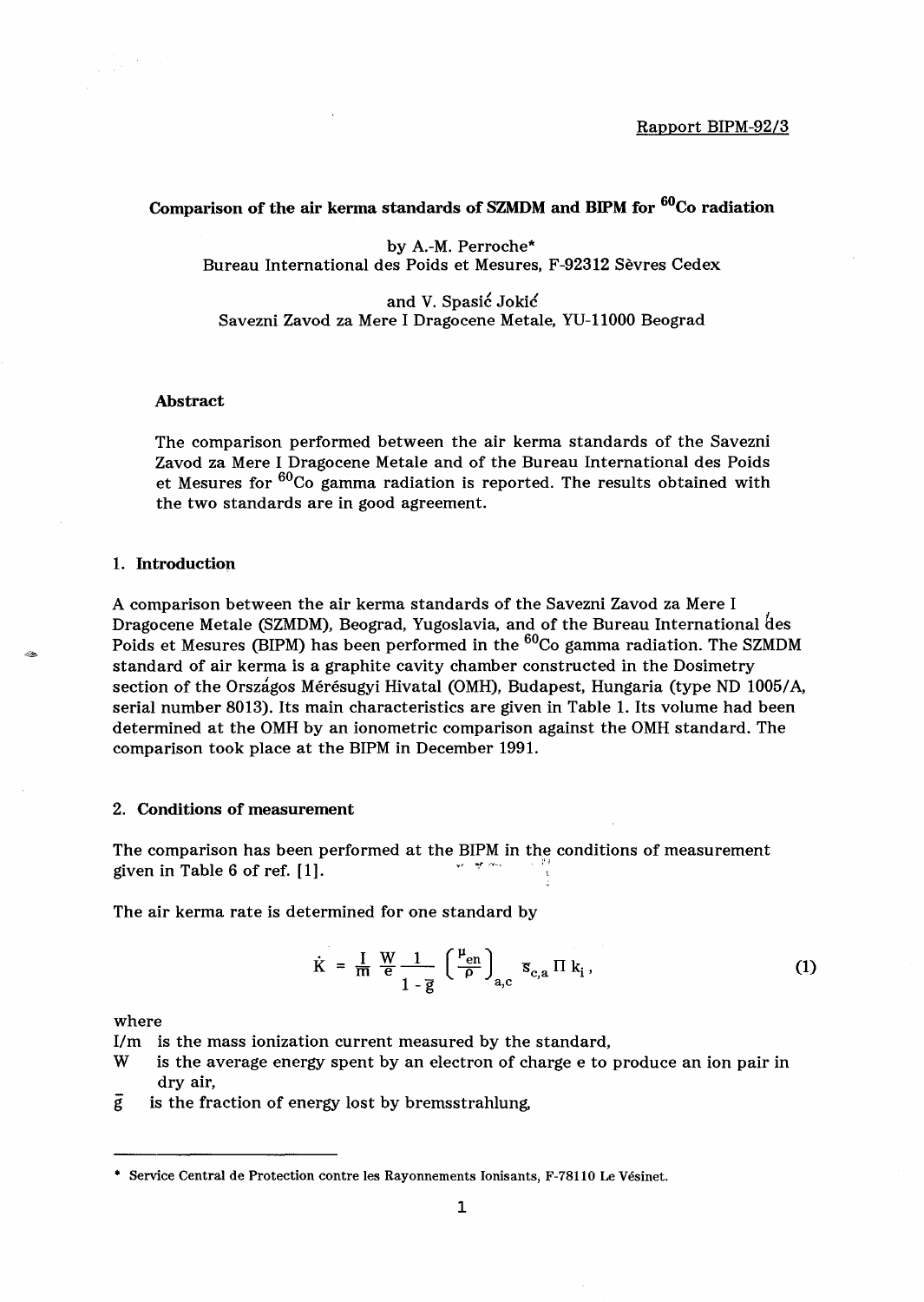$(\mu_{en}/\rho)_{a,c}$  is the ratio of the mean mass-energy absorption coefficients of air and graphite,

 $\overline{s}_{c,a}$  is the ratio of the mean stopping powers of graphite and air,

 $\vec{\Pi}^{\alpha}_{\mathbf{k}_i}$  is the product of the correction factors to be applied to the standard.

The physical constants and the correction factors entering in Eq. (1) and the uncertainties associated with the measurement of K are given in Table 7 of ref.  $[1]$  for the BIPM standard and in Table 2 of the present report for the SZMDM standard.

The collecting voltage applied to the SZMDM standard is  $\pm$  250 V. The polarity effect  $I_{+250V}/I_{-250V}$  is equal to 1,001 8.

Some of the correction factors, previously determined at the SZMDM, have been measured again in the BIPM beam for checking purposes. They concern corrections due to the wall ( $k_{at}$ ,  $k_{so}$ ) and the stem scattering ( $k_{st}$ ); the results are given in Table 3. The correction factor  $k_{s}$ , for the recombination losses, has been roughly checked: the result (1,003 0) is in agreement with the value 1,003 2 determined at the SZMDM. The correction factor  $k_{rn}$ , for the radial non-uniformity of the BIPM beam over the section of the SZMDM standard, has been estimated from [2]. The value of  $\bar{s}_{c,a}$  applied to the SZMDM standard, ( $\Delta = 17.5$  keV,  $\rho_c = 1.75$  g cm<sup>-3</sup>), has been calculated by the Spencer-Attix method [3] from the data of ICRU [4].

The uncertainty on the measurement of the ionization current is larger at the SZMDM  $($   $\leq$  0,1  $\%)$  than at the BIPM (0,02 %); likewise the uncertainties given in Table 3 are larger at the SZMDM. The uncertainty on the air kerma rate  $\rm{K}_{SZMDM}$  is estimated to be 0,26 % for the determination at the SZMDM and to 0,2 % for the determination at the BIPM (see Table 2).

#### 3. Results

The result of the comparison is given in Table 4; the air kerma rates determined by the SZMDM and the BIPM standards are in very good agreement. Their ratio  $R = \dot{K}_{\text{SZMDM}}/\dot{K}_{\text{RIPM}}$  is equal to 0,998 2. Some of the uncertainties in K which appear in both determinations (such as air density, W/e,  $\mu_{en}/\rho$ ,  $\bar{g}$ ,  $\bar{s}_{c,a}$ ,  $k_h$ , ...) cancel for the uncertainty in ratio R, which is estimated to be  $0.2$  %. A detailed analysis is given in Table 2.

Four national laboratories which are in possession of an air kerma standard of this type have performed comparisons at the BIPM during the last decade. All the results agree within 0,3 %. This confirms that graphite cavity chambers of the type used in the present comparison are adequate as primary standards for <sup>60</sup>Co gamma radiation.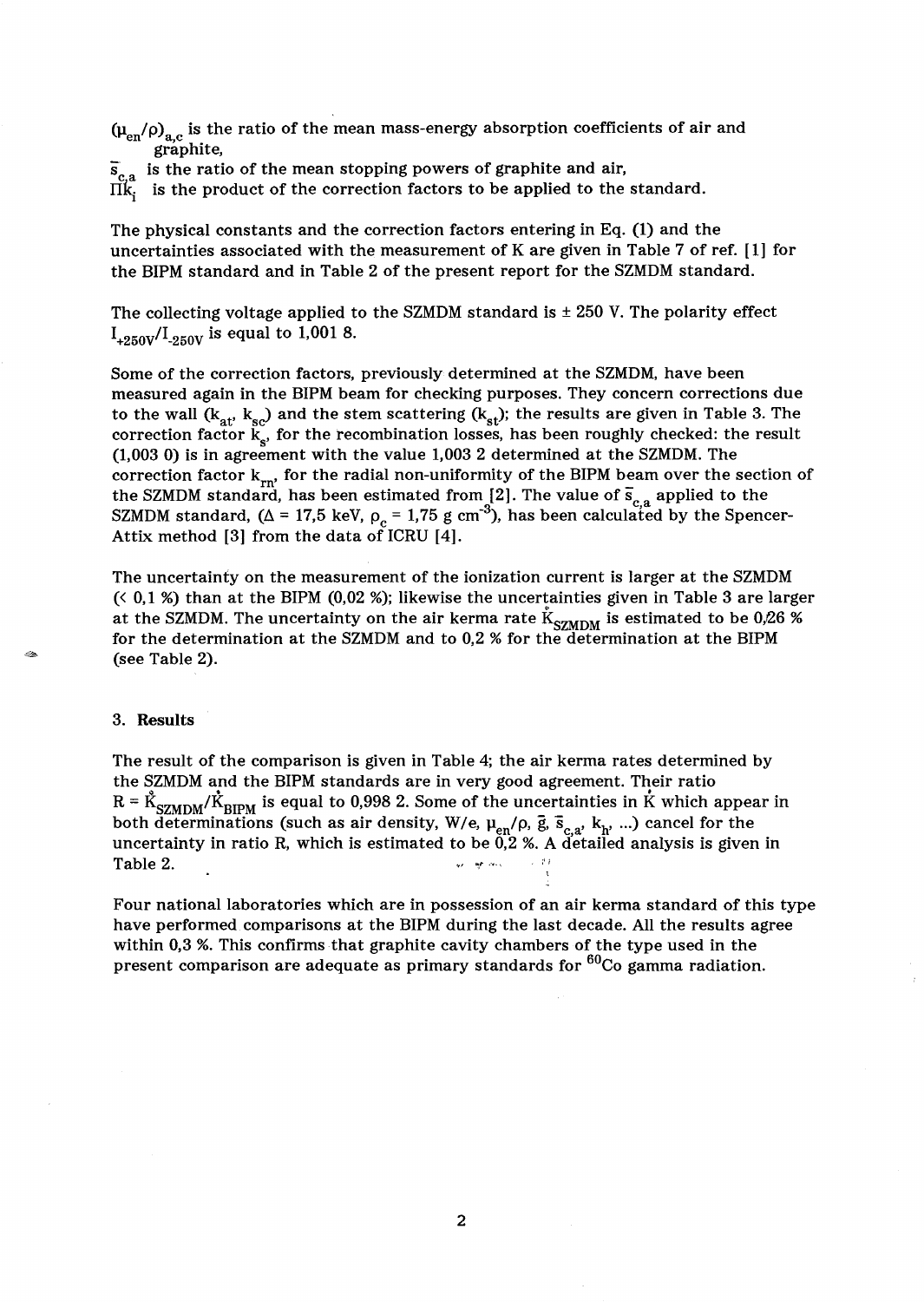# Table 1 - Characteristics and dimensions of the SZMDM standard ionization chamber type ND 1005/A, serial number 8013

 $\bar{\mathcal{A}}$ 

| Dimensions (nominal values) | (mm) |
|-----------------------------|------|
| Outer height                | 19   |
| Outer diameter              | 19   |
| Inner height                | 11   |
| Inner diameter              | 11   |
| Wall thickness              | 4    |
| Electrode                   |      |
| diameter                    | 2    |
| length                      | 10   |
|                             |      |

Volume of the air cavity\*  $1,014$  2 cm<sup>3</sup>

 $\mathcal{L}$ 

# Materials<br>Wall

يباذي

 $\bar{\beta}$ 

*Wall*  $\quad$  ultrapure graphite EK50 Ringsdorf, of density 1,75 g cm<sup>-3</sup> and with impurities of about  $1.5 \times 10^{-4}$ 

*Insulator* polyethylene

 $\sim$ 

\* Measured by the Orszagos Mérésügyi Hivatal (OMH), Budapest.

1999<br>|-<br>| 1999

so let may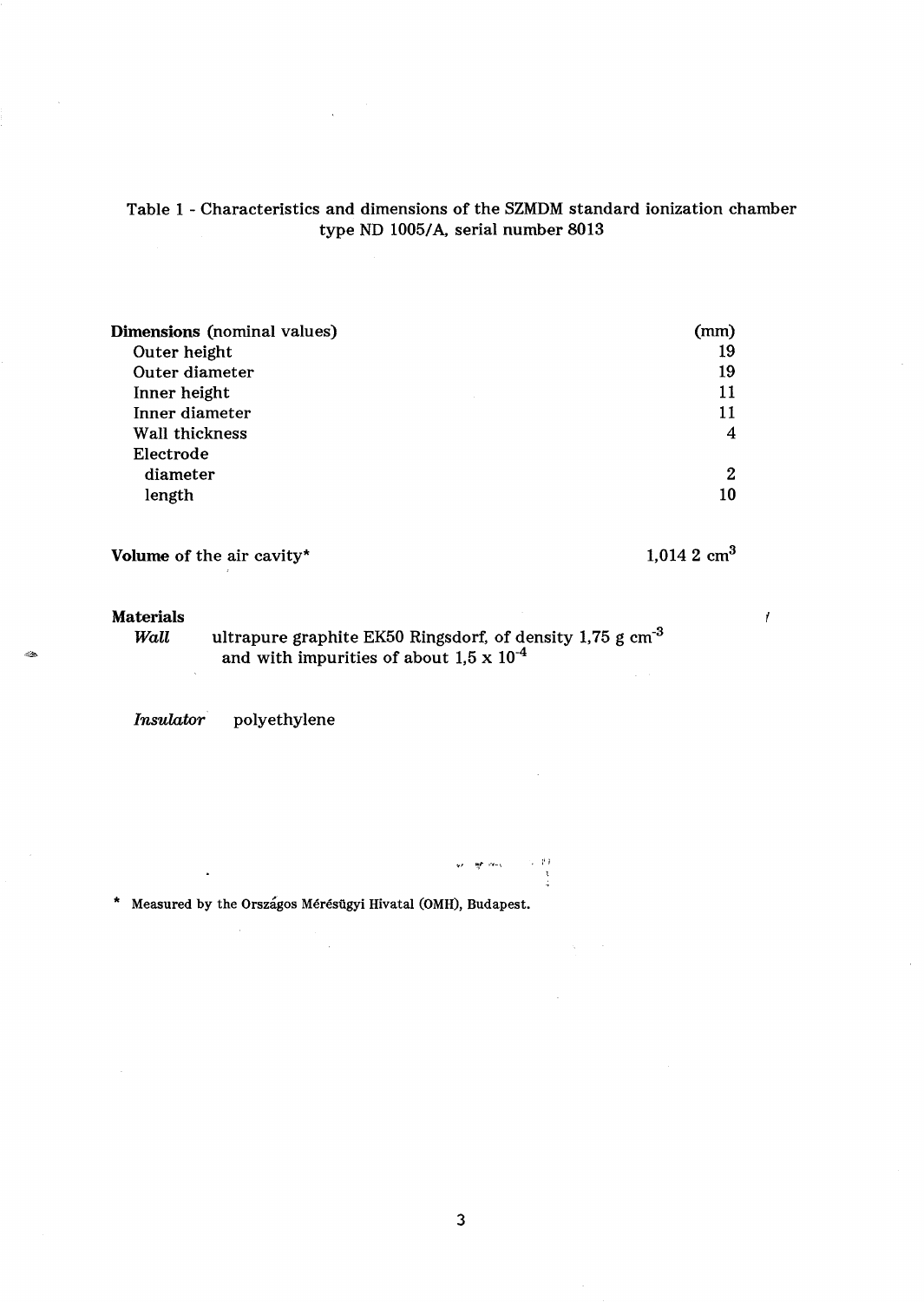# Table 2 - Physical constants and correction factors entering in the determination of air kerma rate K<sub>SZMDM</sub>, for the BIPM <sup>oo</sup>Co beam. The uncertainties are given as standard deviations (in %).

|                                                                                               |                    | values                  | <b>SZMDM</b><br>uncertainty |                | uncertainty $*$ |       |
|-----------------------------------------------------------------------------------------------|--------------------|-------------------------|-----------------------------|----------------|-----------------|-------|
|                                                                                               |                    |                         | $s_i$                       | $\mathbf{u}_i$ | $s_i$           | $u_i$ |
| <b>Physical constants</b>                                                                     |                    |                         |                             |                |                 |       |
| dry air density                                                                               |                    |                         |                             |                |                 |       |
| (273,15 K, 101 325 Pa)                                                                        | $(kg m-3)$         | 1,293 0                 |                             | 0,01           |                 |       |
| $(\mu_{en}/\rho)_{a}/(\mu_{en}/\rho)_{c}$ [5]                                                 |                    | 0,998 5                 |                             | 0,05           |                 |       |
| $\bar{s}_{c,a}$ [5]                                                                           |                    | 1,000 9                 |                             |                |                 | 0,03  |
| $W/e$ [5]                                                                                     | $(J C-1)$          | 33,97                   |                             | $0,11**$       |                 |       |
| $\bar{g}$ (fraction of energy                                                                 |                    |                         |                             |                |                 |       |
| lost by bremsstrahlung) [5]                                                                   |                    | 0,0032                  |                             | 0,02           |                 |       |
| <b>Correction factors</b>                                                                     |                    |                         |                             |                |                 |       |
| recombination losses<br>$k_{\rm g}$                                                           |                    | 1,0032                  | 0,026                       | 0,03           | 0,03            | 0,03  |
| humidity<br>$k_h$                                                                             |                    | 0,997                   |                             | 0,03           |                 |       |
| stem scattering<br>$\mathbf{k_{st}}$                                                          |                    | 0,9998                  | 0,01                        | 0,01           | 0,01            | 0,02  |
| wall attenuation<br>$\mathbf{k}_{\text{at}}$                                                  |                    |                         |                             |                |                 |       |
| wall scattering<br>$k_{\rm sc}$                                                               |                    | 1,012 4                 | 0,03                        | 0,08           | 0,03            | 10,11 |
| mean origin of electrons<br>$k_{CEP}$                                                         |                    |                         |                             |                |                 |       |
| axial non-uniformity<br>$k_{an}$                                                              |                    | 0,997                   |                             | 0,1            |                 | 0,12  |
| radial non-uniformity<br>$k_{rn}$                                                             |                    | 1,000 3                 |                             | 0,02           |                 |       |
| Measurement of I/vo                                                                           |                    |                         |                             |                |                 |       |
| volume<br>$\mathbf{v}$                                                                        | (cm <sup>3</sup> ) | 1,014 2                 | 0,01                        | 0,03           | 0,02            | 0,04  |
| ionization courant<br>I                                                                       |                    |                         |                             |                |                 |       |
| corrections concerning p                                                                      |                    |                         | 0,01                        | 0,01           | 0,02            | 0,02  |
| (temperature, pressure,<br>air compressibility)                                               |                    |                         |                             |                |                 |       |
|                                                                                               |                    | 2 P F<br><b>AP</b> Inch |                             |                |                 |       |
| Uncertainty on K <sub>SZMDM</sub>                                                             |                    |                         |                             |                |                 |       |
| quadratic sum                                                                                 |                    |                         | 0,04                        | 0,19           |                 |       |
| combined uncertainty                                                                          |                    |                         | 0,19                        |                |                 |       |
|                                                                                               |                    |                         |                             |                |                 |       |
| Uncertainty on $\mathring{\textbf{k}}_{\textbf{SZMDM}}/\mathring{\textbf{K}}_{\textbf{BIPM}}$ |                    |                         |                             |                |                 |       |
| quadratic sum                                                                                 |                    |                         |                             |                | 0,05            | 0,18  |
| combined uncertainty                                                                          |                    |                         |                             |                |                 | 0,19  |

<sup>•</sup> See Table 7 of ref. [1] for a detailed analysis of the uncertainty on  $\mathring{k}_{BIPM}$ .

<sup>\*\*</sup> Uncertainty on the product W/e  $\overline{s}_{c,a}$  entering in the determination of air kerma [6].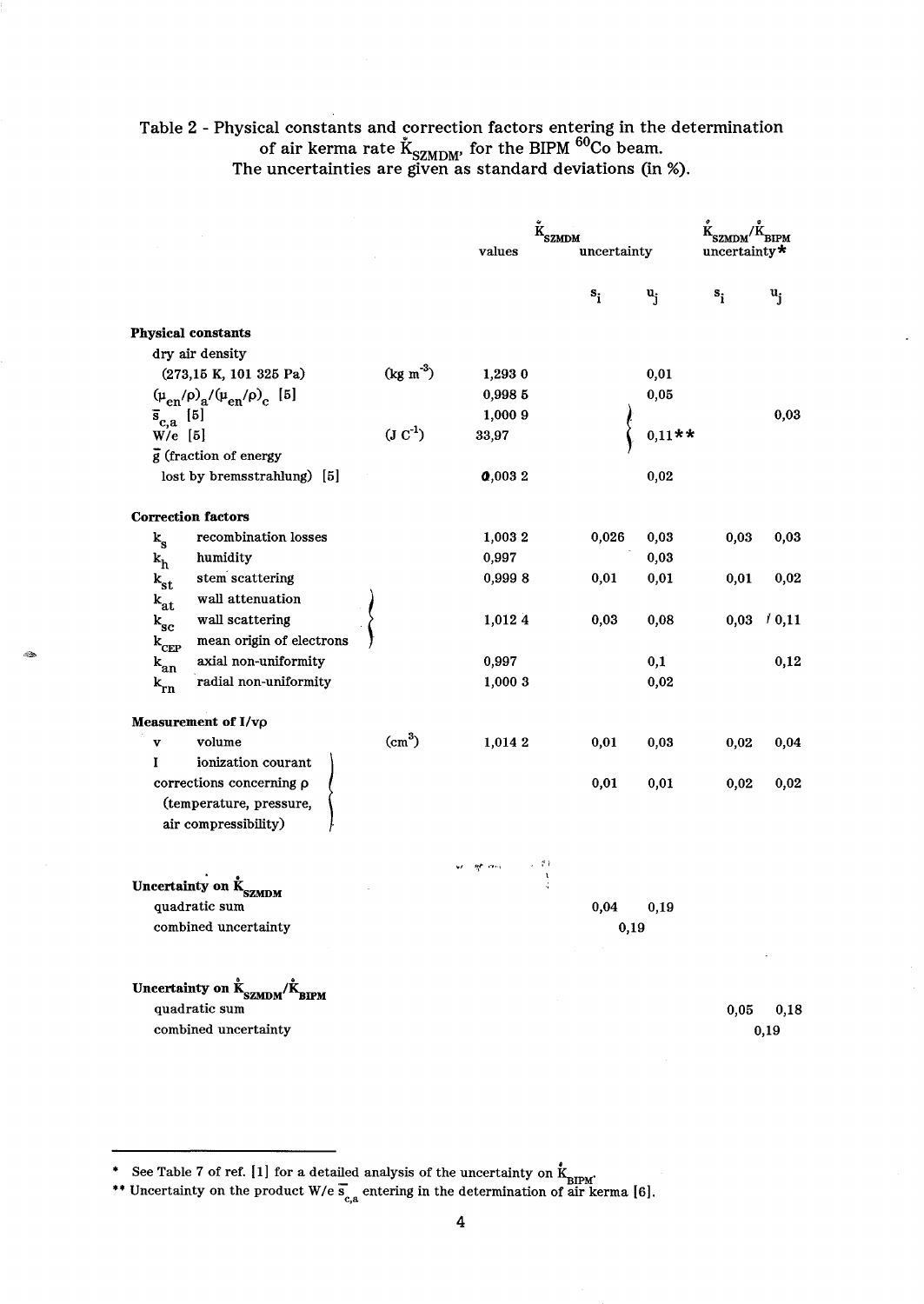|                                                                                                                                             | at SZMDM         |             |                  | at BIPM             |             |      |
|---------------------------------------------------------------------------------------------------------------------------------------------|------------------|-------------|------------------|---------------------|-------------|------|
|                                                                                                                                             | value            | uncertainty |                  | value               | uncertainty |      |
|                                                                                                                                             |                  | s,          | u,               |                     | s,          | u,   |
| $\begin{array}{l} \mathbf{k}_{\mathbf{at}} \ \mathbf{k}_{\mathbf{sc}} \\ \mathbf{k}_{\mathbf{CEP}} \\ \mathbf{k}_{\mathbf{st}} \end{array}$ | 1,016 5<br>0,997 | 0,04        | $0,06$<br>$0,02$ | $\frac{1}{2}1,0124$ | 0,03        | 0,08 |
|                                                                                                                                             | 0,999            | 0,03        | 0,03             | 0,9998              | 0,01        | 0,01 |

# Table 3 - Determination at the SZMDM and BIPM of some correction factors of the SZMDM standard

Table 4 - Result of the SZMDM-BIPM comparison of air kerma

| Date of<br>measurement | <b>SZMDM</b><br>mGy/s | $\rm K_{\rm BIPM}$<br>mGy/s | $K_{\text{SZMDM}}/\dot{K}_{\text{RIPM}}$ * |
|------------------------|-----------------------|-----------------------------|--------------------------------------------|
| 1991-12-09             | 10,147                | 10,166 4                    |                                            |
| 1991-12-10             | 10,149                |                             |                                            |
| 1991-12-11             | 10,148                |                             | $0,9982 \pm 0,0019$                        |
| 1991-12-16             |                       | 10,166 6                    |                                            |
|                        |                       | 上学者<br>exer.<br>w           |                                            |

 $\mathbf{r}$ 

Each air kerma rate value is the mean of 60 measurements. The leakage current of the SZMDM standard is of the order of 0,01 %. The standard deviation of a daily mean value of the ionisation current of the SZMDM standard is  $0.01$  %.

 $\ddot{\phantom{a}}$ 

-

<sup>\*</sup> See Table 2 for the analysis of the uncertainty of  $\dot{K}_{\text{SZMDM}}/\dot{K}_{\text{BIPM}}$ .